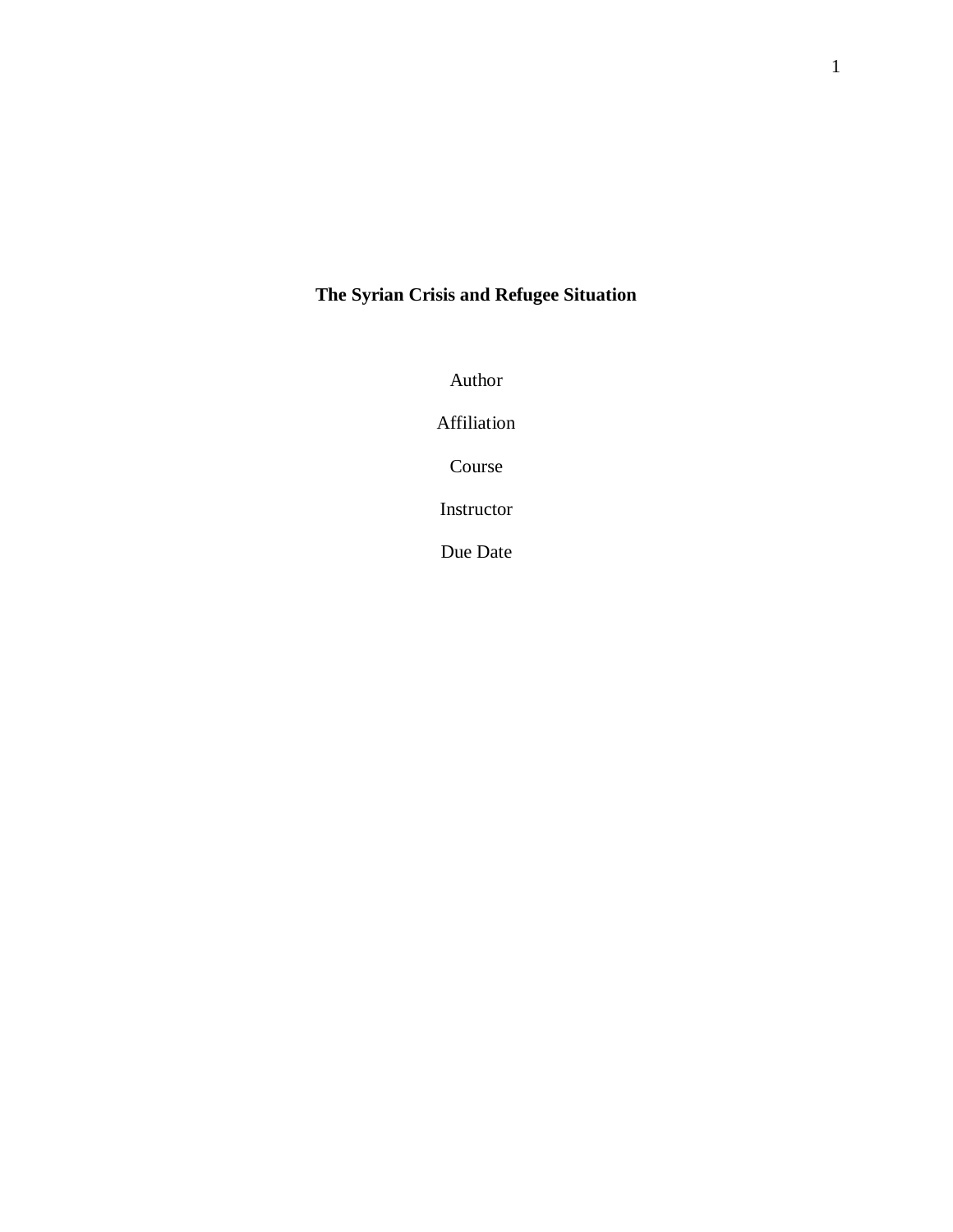## **The Syrian Crisis and Refugee Situation**

The Outbreak of the Syrian war did not come much as a surprise to the world, especially after the Arab spring. However, the dragging of the war has puzzled anthropologists and political analysts. To understand the Syrian war and the refugee crisis, one has to understand the players in the Syrian war theatre. Several players have different interests in the Syrian war. On one side is Bashar al-Assad, supported by Russia and other rebels considered terrorists by the United States. On other side was there ISIS, which majorly fought against the Syrian government and the Yazidi population. On another side of the conflict are there Yazidis ethnic minorities that had to fight for their survival against a strong terror group called ISIS. The Syrian government did not see any urgent need to support Yazidis. The Syrian government has nothing against them but does not support them nonetheless. Akgül (2020) observes that the conflict involves Kurdish forces who had to fight against two forces initially and then fight against three when Turkey attacked them. On the one hand, the Kurdish forces are fighting government troops and advancing ISIS and other terrorist groups. They did so for some time with the support of the United States, where most of them served in the US military as a translator. However, when the US pulled out of Syria abruptly, the Kurdish forces had to face a new enemy: Turkey. Turkey is a US ally, but it fights against US allies in Syria. However, Russia, which supports Bashir al-Assad's army, is careful not to engage in conflict with the United States in Syria, but occasionally, they run into challenges.

Observably, both Russia and the United States are contributing indirectly and directly to the refugee problem in Syria. However, the refugee situation and the presence of many players in the Syrian frontier can be understood in terms of religion, military Alliances, and interests in the Middle East region. Syrian refugees have found themselves pressed from all sides by various

2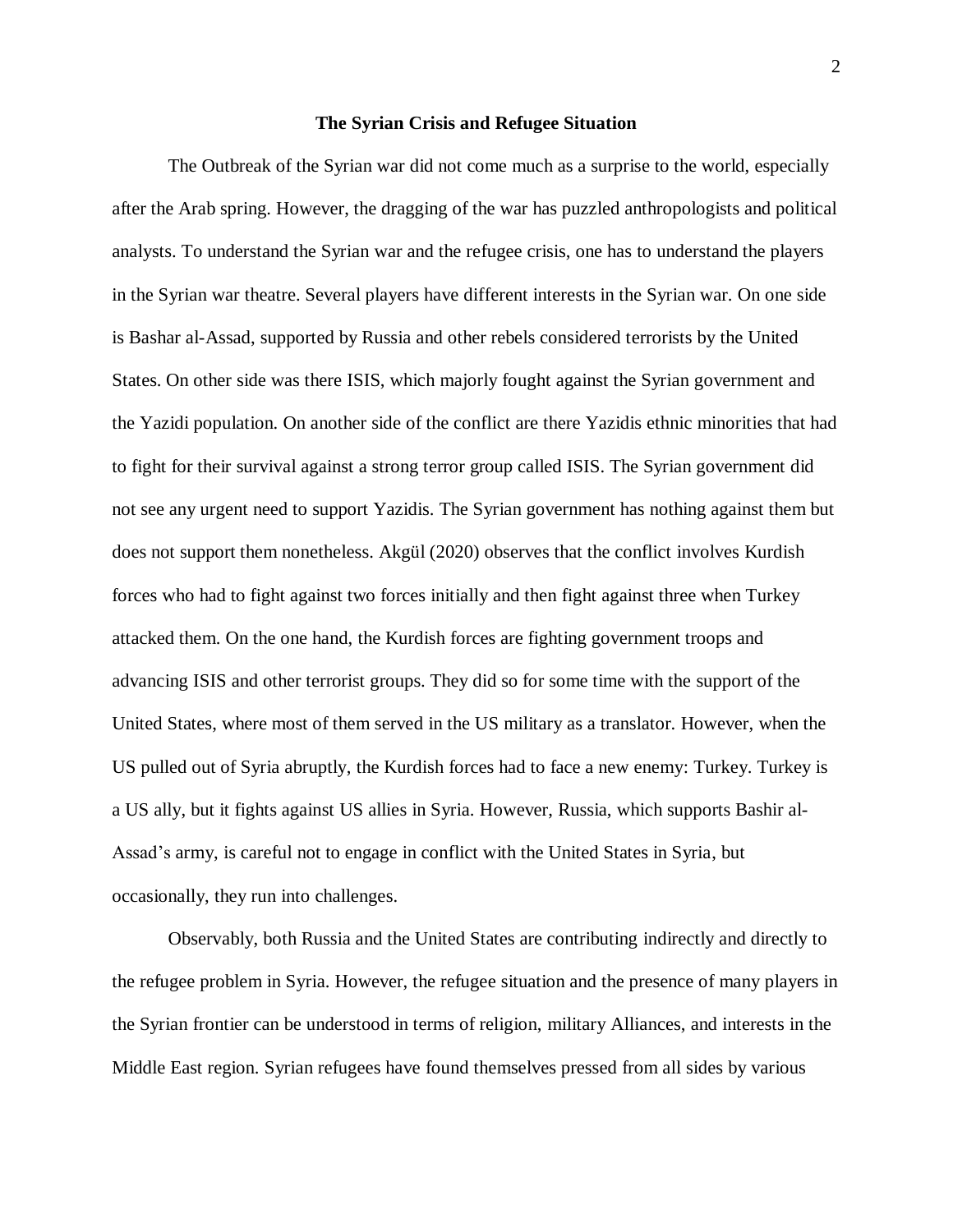advancing armies with different interests. Such differences have complicated the refugee situation in Syria.

## **Different Refugee Experiences**

Kurdish refugees and Yazidis are perhaps the most affected groups of people in the Syrian conflict. Cevik & Sevin (2017) suggest refugees from different ethnic and religious backgrounds feel the heat of being refugees differently. They offer that other Sunni, Shia, and Arabic-speaking people from the capital feel different war experiences. To begin with, an analysis of the Refugee crisis will shed light on the problem of the Syrian war and why it has become such a protracted war. To understand the Kurdish forces and the refugee crisis, one must understand their population distribution in the region. The Kurdish people live in an area that has been cut by a political boundary between Turkey and Syria. While some Kurdish ethnic communities live in the Syrian territory, others live in Turkey, where a political boundary separates them.

Surprisingly most Kurdish people are Sunni Muslims like the majority of other ethnic communities in Turkey. However, Turkey is worried that the Kurdish forces in Turkey have been pressing for independence. Turkey feels that any association with the Kurdish people are a direct threat to its independence and security. It feels this group is a threat to the existing status quo and a significant influence on power relations in Turkey. Many scholars have pointed out that the Kurdish people in Turkey are the largest minority group, making up to 20% of the population (Akin & Akin, 2017). When combined with the other Kurdish community in Syria, their sheer number makes the Kurdish forces a significant threat to Turkey (Hale, 2019). Turkey is concerned that should the Kurdish in Syria decide to make an alliance with the Kurdish community in Turkey, Turkey will likely face one of the biggest rebellions in its history.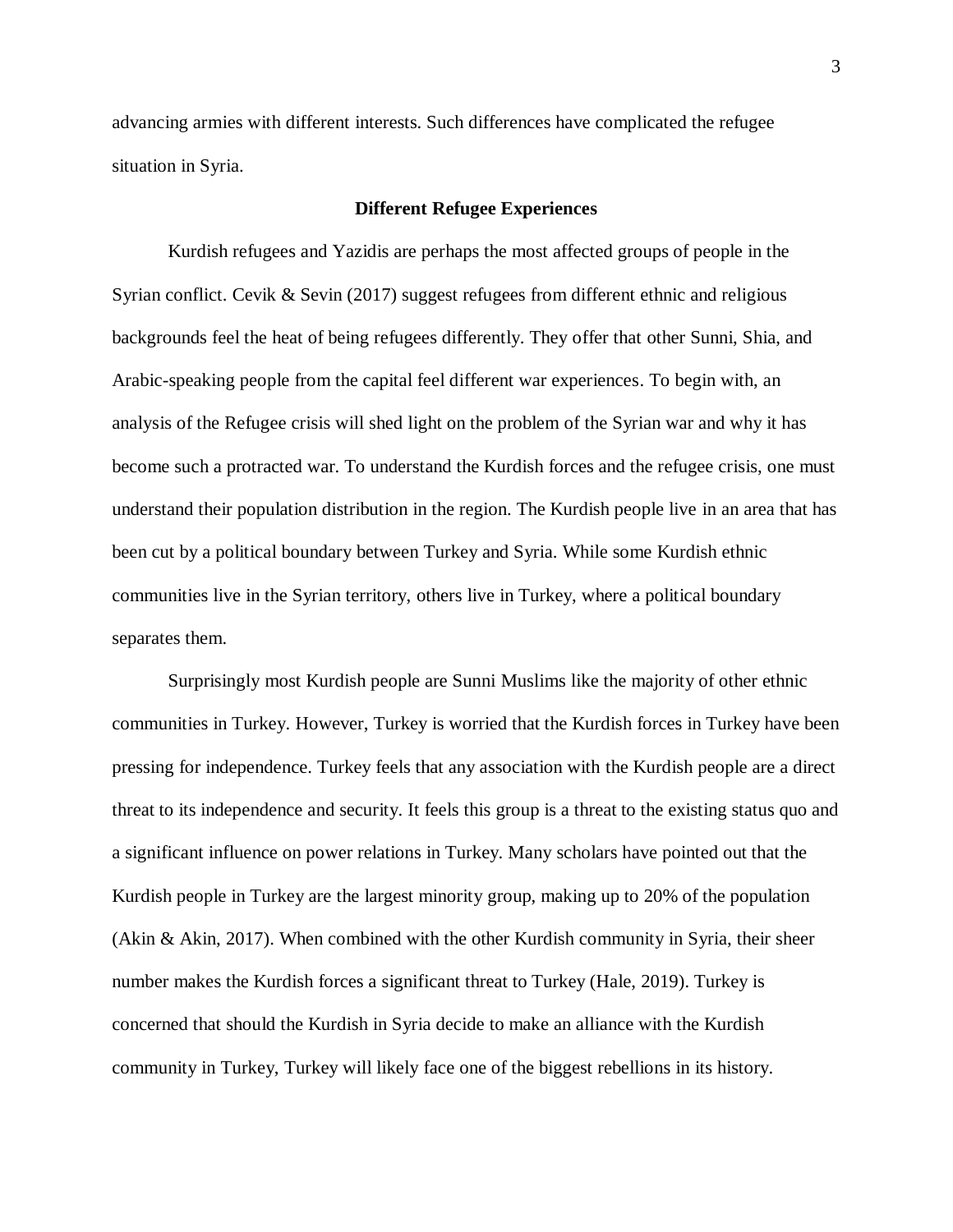Therefore, a situation arises which is quite different from what is common in the Arab alliances. In many cases, the Arab Alliances are usually formed based on religious sects. One would have expected that since Turkey is a majority Sunni-Muslim country. Since the Kurdish people in Turkey are also Sunni Muslims, the Kurdish community in Turkey and elsewhere would not be a threat to the Turkish government. However, Kurdish forces in Syria also have a political ambition. Gulmez (2019) notes that the Kurds declared secession from Syria at the height of the Syrian war, pronouncing themselves an independent Kurdish state. Turkey is worried that the Kurdish forces in Syria may influence the Kurdish community in Turkey and cause internal strife. Therefore, Turkish forces deployed to fight against the Kurdish forces due to a situation that could spill over and cause further refugee problems inside Turkey. Of course, such a problem would also be a political problem. Turkey is mostly concerned that the Kurds in Syria should be tamed before they spill over their rebellion into Turkey

When the Syrian war began and the United States entered the war, one of the strongest allies of the United States in the conflict was the Kurdish forces. The United States relied on the help of the Kurdish troops to counter other terrorist groups scattered all over Syria. According to Adem, Childerhouse, Egbelakin, & Wang (2018), Kurdish forces offered logistical support and various assistance needed by the US Army. In other words, the Kurdish forces and the United States worked as one entity in the Syrian conflict. The weakness of the Syrian central government had opened up room to the sprouting of various terrorist groups. Although the Kurdish forces were committed to fighting the ISIS terror groups, it came as a surprise that Turkey only chose to attack Kurds. It is unclear why Turkey does not bother to attack the ISIS group but instead attacks the Kurdish forces. That demonstrates that there is an ethnic perspective to the war.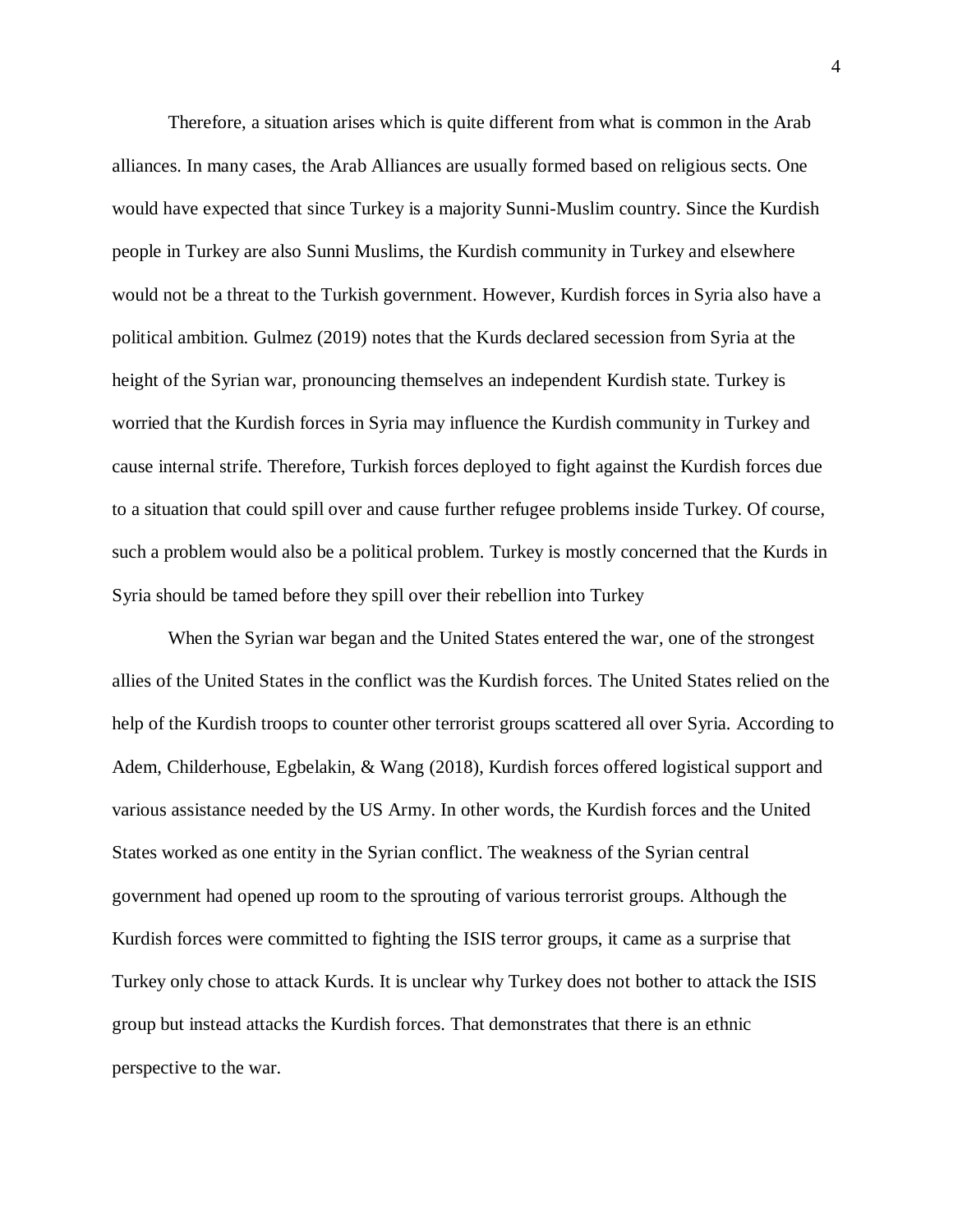As far as Russia is concerned, she never strongly attacked the Kurdish forces, although sometimes she attacked innocent civilians in brutal air raids. The US moved in to support their Kurdish allies and prevented, for some time, what could have been a worse refugee crisis among the Kurds. Hadi, Farah, Lauren, & King-Okumu, (2020) believe that the refugee crisis usually worsens if no strong force is on the ground. Therefore, the US might have prevented what could have been a bloodbath and humanitarian crises among the Kurds. In terms of aid, much of the United States' support was given during the Obama administration. The Obama administration had ordered the CIA to train and arm friendly forces and moderate terrorist organizations inside Syria. Unfortunately, Turkey had designated the Kurdish forces in Syria as a terror group. Therefore, the US decision to support the Kurdish forces was a thorn in the flesh of Turkey. Turkey was constantly looking for any loophole to attack the Kurdish forces so much that she did not care about the NATO military alliance with the United States.

At the end of Obama's second term, President Donald Trump was elected the new US president. Scholars such as Poyraz (2021) observe that Trump was bent on reversing all that Obama ever did. Therefore, it is not clear whether the decision to pull out the US troops from the Kurdish region was part of Trump's reversal plan against Obama's policy or whether it was a normal military strategy. Whatever one makes of it, it was a big mistake. The United States moved out of Syria, leaving their Kurdish allies exposed to attack from various fronts. As soon as the United States gave orders for the troops to pull out of the Kurdish territory, Turkey began a military campaign against the Kurdish forces. The Turkish military onslaught led to another refugee crisis among the Kurdish communities in Syria. Many Kurds felt betrayed by the United States in a war in which many had sacrificed so much for. The US military why not amused, but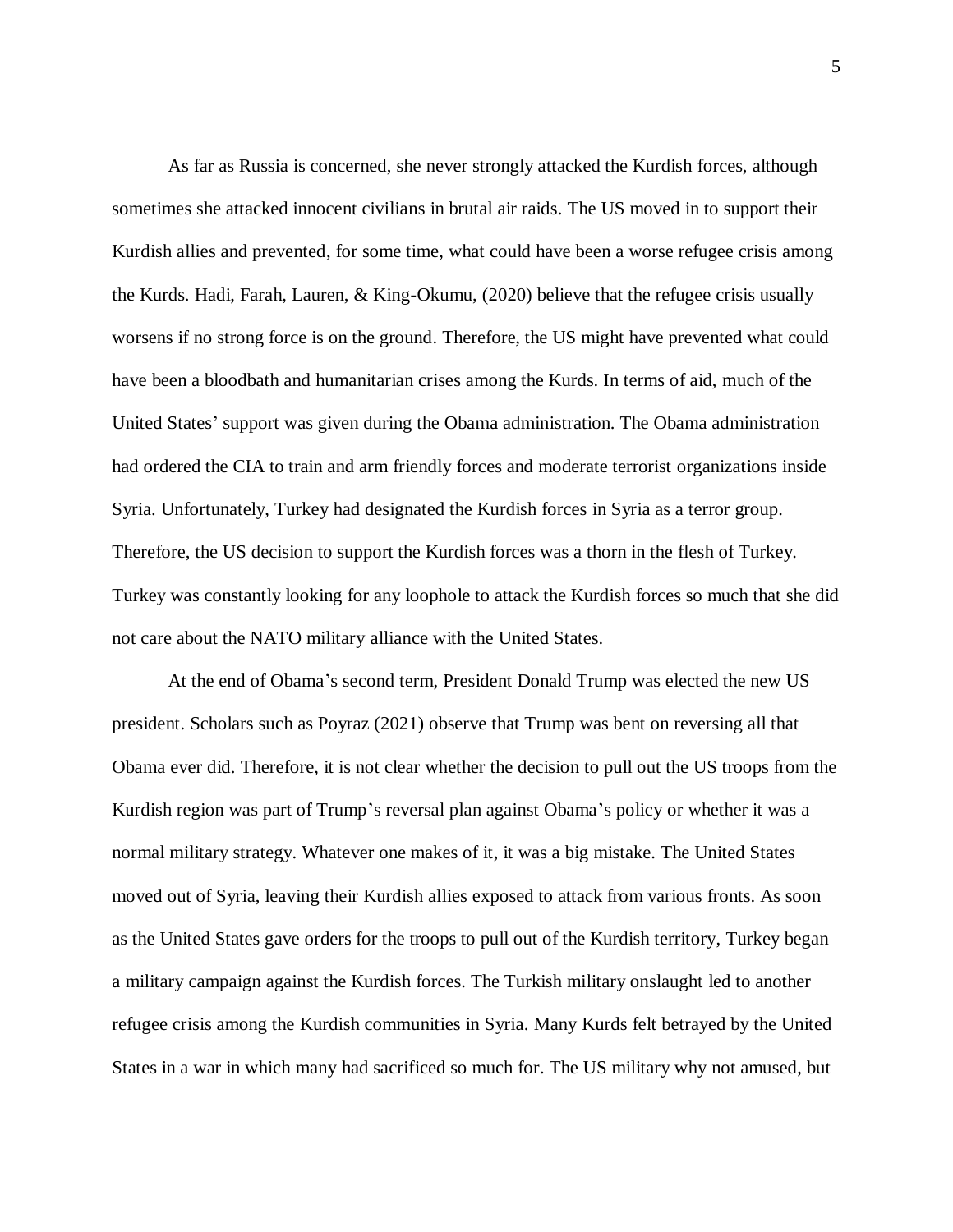they kept away from the politics. Observers note that US withdrawal from her allies portrayed her as an unreliable ally.

Consequently, one can say that the Kurdish refugee crisis was politically instigated and fueled by shifting Alliances. Moreover, one can also observe that the Kurdish refugee crisis was not only a product of Turkey's internal strife but also a product of geopolitics calculations. Turkish contribution to the Kurdish refugee crisis was born out of fear. However, one can also say that it was an unnecessary and unprovoked attack against a people that had not directly threatened Turkey's political interest or stability. Turkey's attack on the Kurdish forces was based on the assumption that the Kurdish forces in Syria might influence the Kurds in Turkey and agitate them to join them in the liberation struggle. Apart from Turkey's internal politics and fear, there was no justification for Turkey to further a refugee problem in Syria.

On the other hand, one can also say that Russia's military campaign in Syria also aggravated the country's refugee situation. However, Russia supported by Bashir al-Assad and efficiently conducted air raids against military forces perceived as anti-government. Most of the air raids that the Syrian troops purported to have conducted were primarily conducted by Russian military planes. Richardson, Karam, & Afiouni (2020) note that Russia conducted brutal and unconventional war against the civilian population to weaken any resistance against Bashar al-Assad. The raids aggravated the refugee crisis as most people continued to pour into neighboring countries to seek refuge. The use of white phosphorus in the war caused the indiscriminate killing of both children and adults. It created fear among the people, thereby forcing women and children to move to neighboring countries as refugees.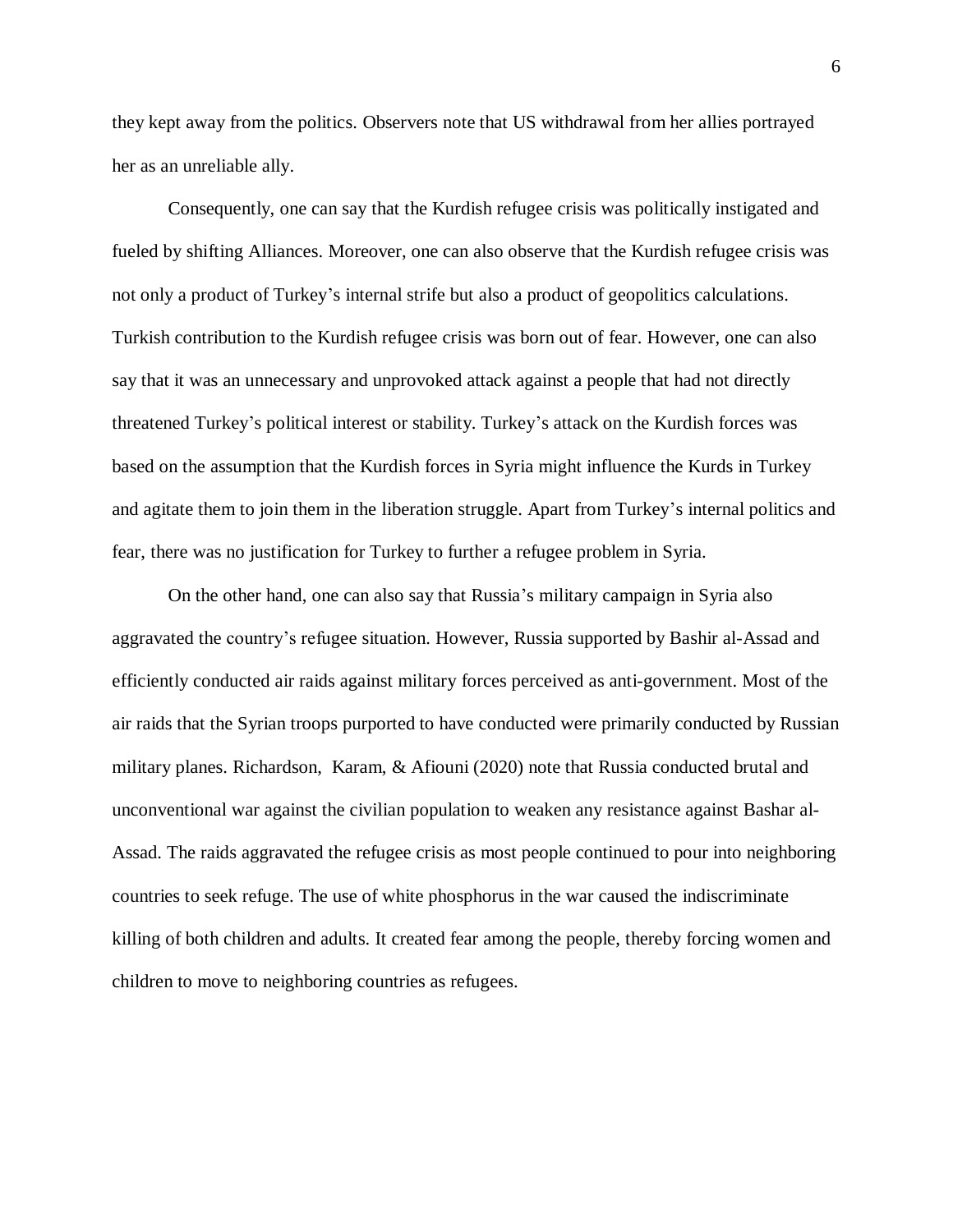On the other hand, the Sunni Muslims at the Capitol experience a different type of refugee crisis. Sunni Muslims and their capital mostly had to contend with the refugee crisis as a minority group surrounded by Shia Muslims. Bashir al-Assad and his Associates are mostly Shia Muslims, although they belong to a religious sect called Lawites. The Alawites practice a heterodox form of Shia Islam. This means that the Sunni Muslims and the capital were mostly associated with the Rebels in the periphery. One of the Rebels in the periphery is the Kurdish forces that received the support of the United States. Given that the United States was considered an enemy, then Arabs believe that the friend of your enemy is your enemy. The implication of this is that the Sunni Muslims and their capital also lived in fear under Suspicion of what would happen next. They were not trusted neither did they trust. There is no way Sunni and Shia Muslims would openly trust each other during war such as the one in Syria. Although the leadership might pretend that all is well on the camera, at the back of their minds, they were all aware that the Sunni- Shia religious conflicts always play out whenever there is a conflict. That is the same reason why Iran supported Bashir al-Assad unconditionally because both are a Shia majority.

In the Confusion of ensuing multi conflicts on the Syrian front, several refugee crises emerged. The Yazidis were mainly the target of the worst terrorist groups that ever existed. Since most of them were not Muslims, the ISIS group forced them to convert to Islam, turn them into jihads, and use them. Those who resisted were shot dead or had their throat cut and their bodies exposed on the streets. Therefore, while Yazidis may have suffered one of the worst refugee crises, it is also observable that they suffered one of the worst humanitarian abuses of the century. Many of them were killed and buried in mass graves as various parties continued the conflict in the Syrian War Theatre.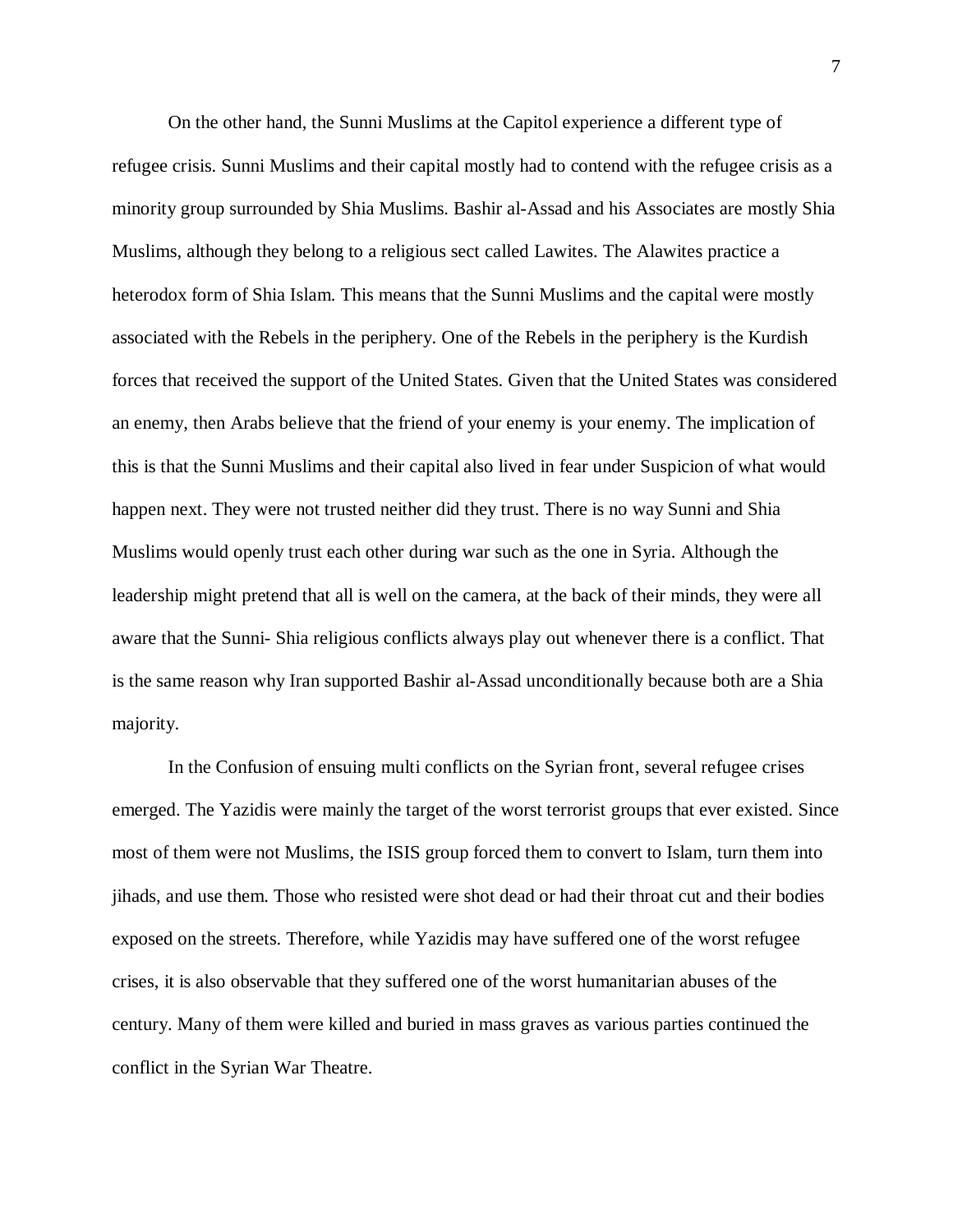Consequently, one can understand that the Syrian refugee crisis was beyond the political questions that started the war but preceded as a religious sect conflict and the balance of power act between major world powers such as the United States and Russia (Kizilkaya, 2017). The Pursuit of various interests in Syria is believed to cause their prolonged refugee crisis with no political or economic gain on the other side. What is currently being witnessed is a military bravado by Russia, Turkey, and the United States. Scholars believe that the original reasons for the conflicts have been overtaken by time and that it is high time those differences were reconciled for a lasting resolution.

Another perspective that anthropologists can use to understand the Refugee crisis in Syria is the political lens. However, many anthropologists always want to base their studies on communities the Turkish refugee problem arrivals from community political alignment. Turkey enters into Syria but does not attack the Isis group, which has caused global terror and threats. Instead, Turkey feels that the Kurdish forces are more of a threat to its interest more than the Isis group (Piotrowski, 2017). Its decision to bypass the Isis group by not attacking them and directly attack the Kurdish forces demonstrates that all countries in Syria are pursuing national interest but not global interest. That explains why Russia enters the war and is willing to use chemical weapons alongside the al-Assad regime to quell what they term as rebellion. That also explains why the United States entered the war and fought alongside the Kurdish forces for some time but later withdrew its forces hastily. The matter concludes that the foreign powers do not care much about the Refugee crisis the actions are causing in Syria. Instead, they fight the war and stay as long as what they do reflects their interests.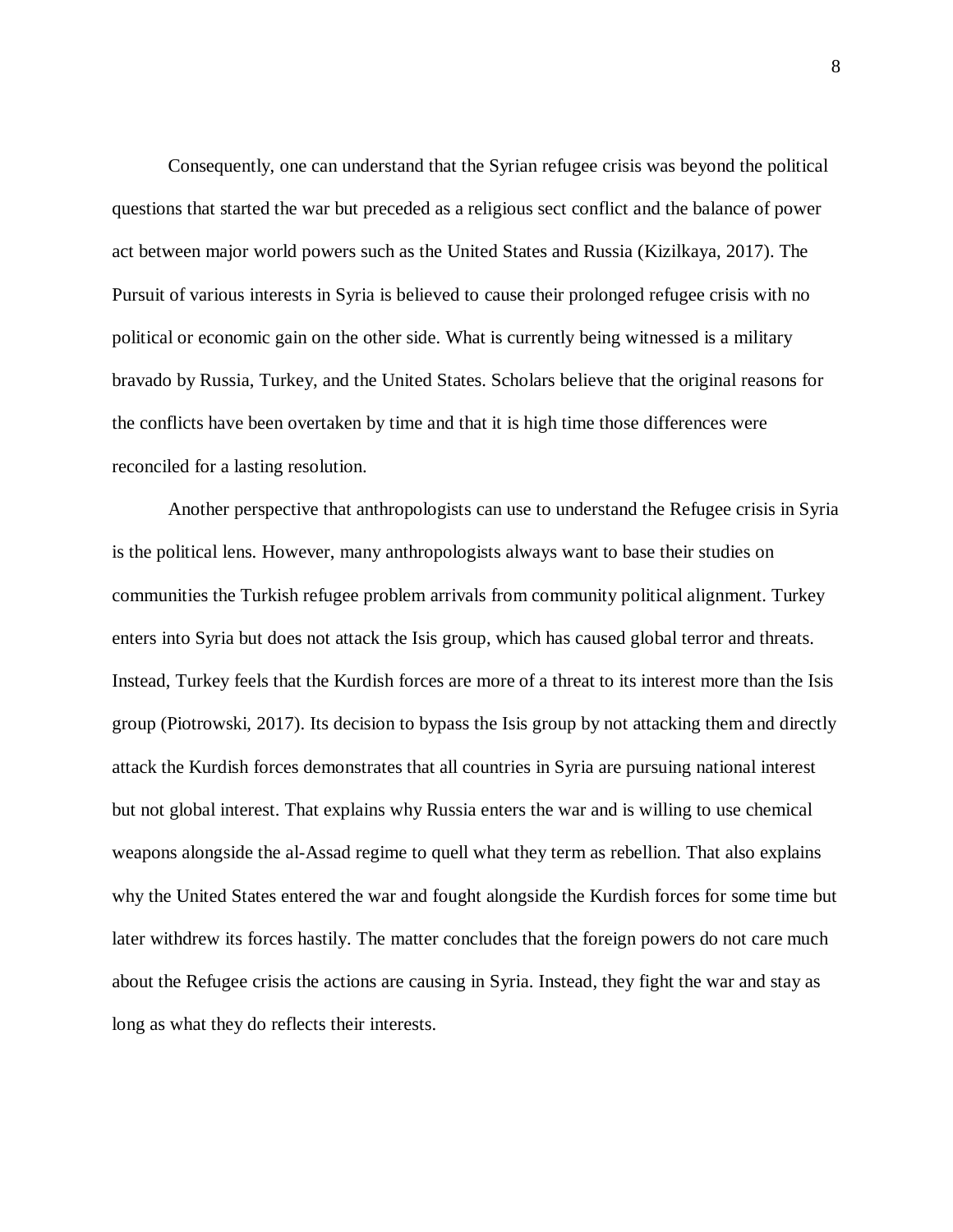In short, the Refugee crisis in Syria needs to be assessed from an international law perspective. None of the countries that have sent their forces to Syria have Syrians' best interest at heart. Although the leadership of Bashar al-Assad did not give enough room for democratic views, it had managed to keep the country stable for quite some time. The Outbreak of the war and the entry of various military forces into Syria only partially failed to flush out the terror threat but have done little to the ordinary people who are still in refugee camps. The Refugee crisis in Syria is likely to continue as long as the different foreign players continue to pursue their selfish interests. However, there's a need for the world to intervene in the Syrian refugee crisis by coming up with resolutions that would Force the foreign countries in Syria to address human rights questions, especially during the war and in the Refugee camps.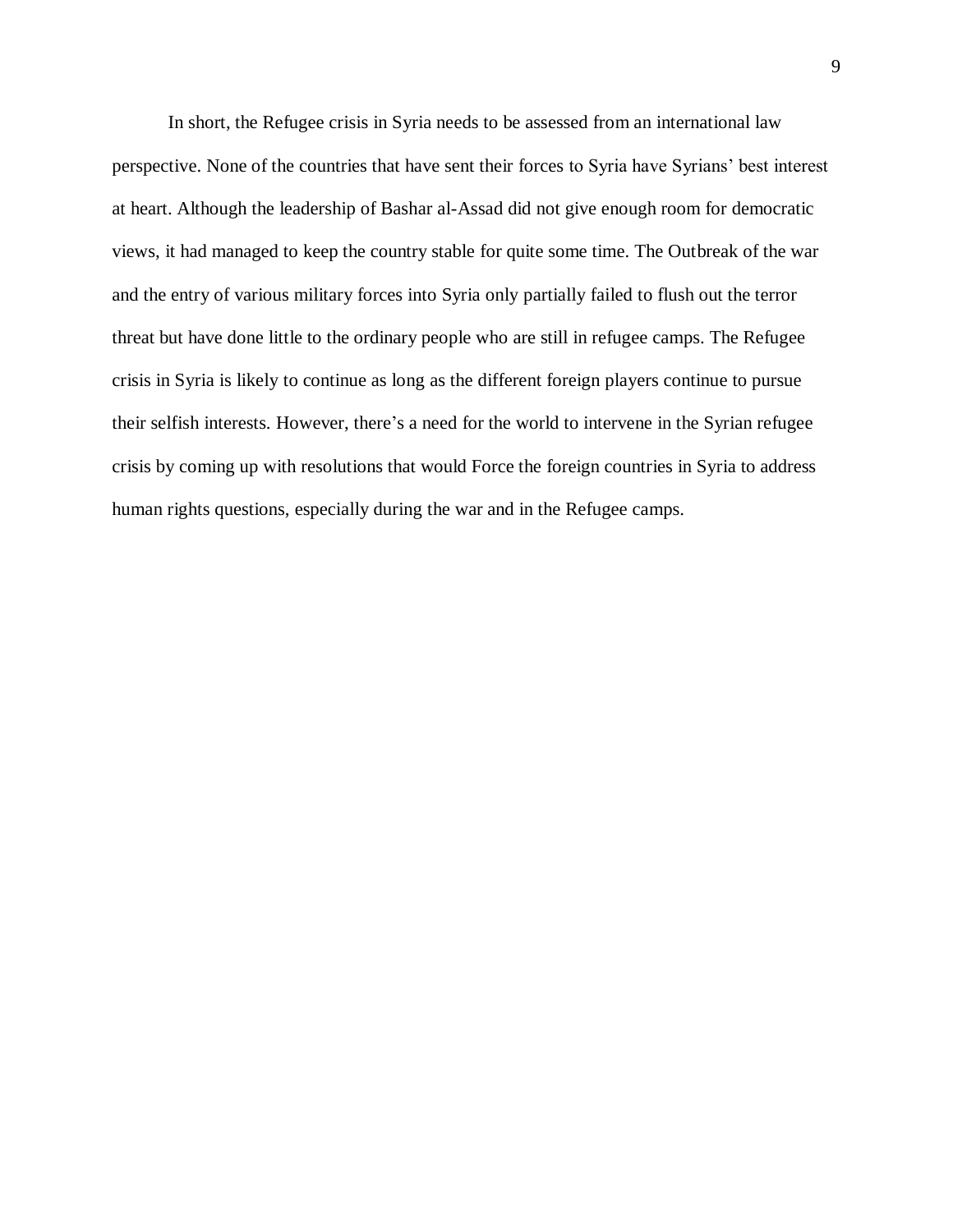## **References**

Adem, S. A., Childerhouse, P., Egbelakin, T., & Wang, B. (2018). International and local NGO supply chain collaboration: An investigation of the Syrian refugee crises in Jordan. *Journal of Humanitarian Logistics and Supply Chain Management, 8*(3), 295- 322. http://dx.doi.org/10.1108/JHLSCM-05-2017-0020

Akar, S., & M Mustafa, E. (2019). Syrian Refugees in Turkey and Integration Problem Ahead. *Journal of International Migration and Integration, 20*(3), 925-940. http://dx.doi.org/10.1007/s12134-018-0639-0

- Akgül, M. (2020). The War for Syria: Regional and International Dimensions of the Syrian Uprising. *Insight Turkey, 22*(3), 267-269. https://www.proquest.com/scholarlyjournals/war-syria-regional-international-dimensions/docview/2444987003/se-2?accountid=45049
- Akin, Ş., & Akin, H. B. (2017). The Syrian Refugee Crisis and Turkey-EU Relations: Responses in Politics. *Sosyal Ve Ekonomik Arastırmalar Dergisi, 19*(32), 141-150. https://www.proquest.com/scholarly-journals/syrian-refugee-crisis-turkey-eurelations/docview/1933859744/se-2?accountid=45049
- Cevik, S., & Sevin, E. (2017). A quest for soft power: Turkey and the Syrian refugee crisis. *Journal of Communication Management, 21*(4), 399-410. http://dx.doi.org/10.1108/JCOM-04-2017-0042
- Gulmez, R. (2019). The Securitization of the Syrian Refugee Crisis Through Political Party Discourses. *Journal of International Migration and Integration, 20*(3), 887-906. http://dx.doi.org/10.1007/s12134-018-0637-2